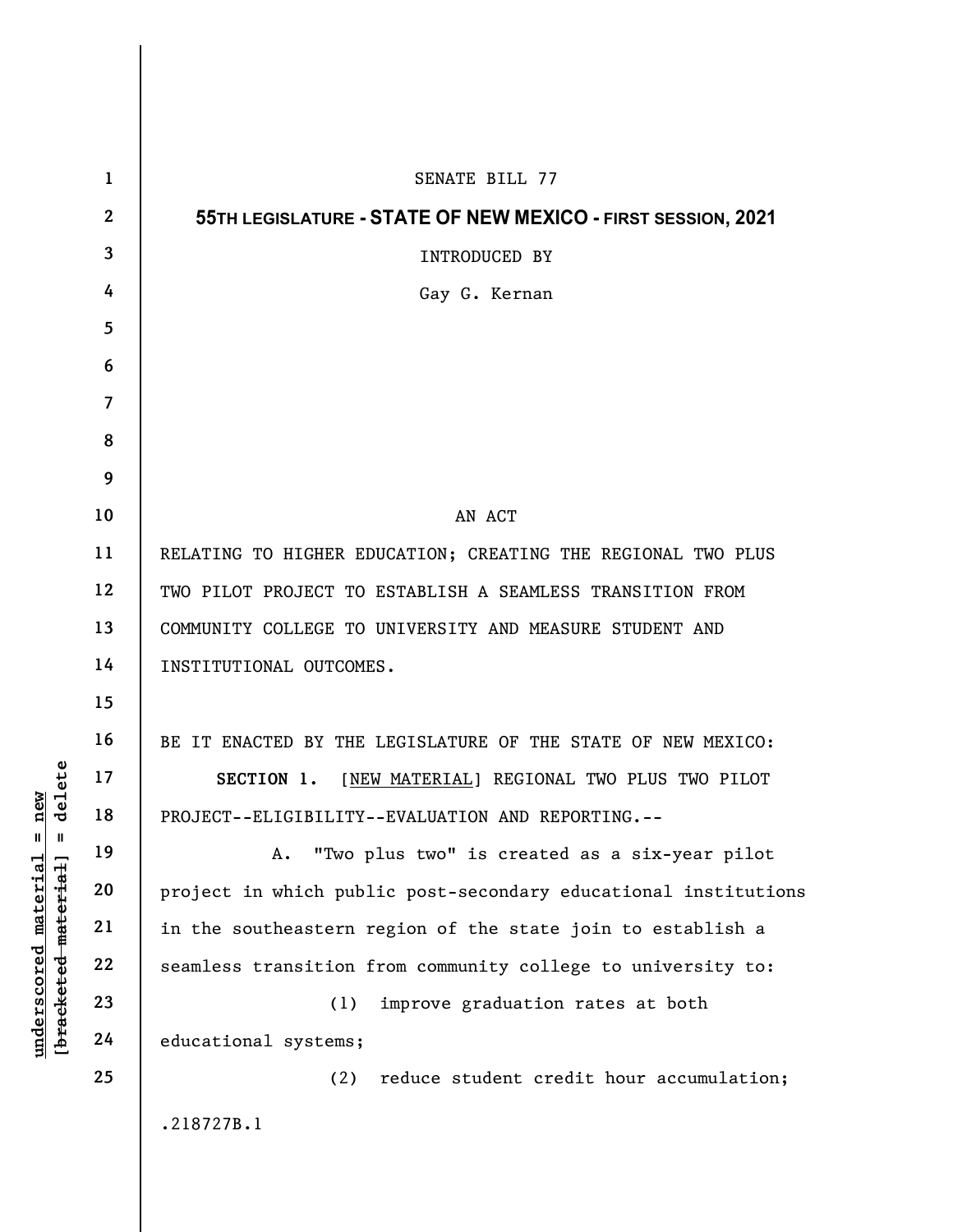underscore material material material material material material material material material material community college;<br>
and the community college;<br>
and the community college;<br>
(3)<br>
and the community college;<br>
(3)<br>
(4)<br>
(6 1 2 3 4 5 6 7 8 9 10 11 12 13 14 15 16 17 18 19 20 21 22 23 24 25 (3) reduce student debt; (4) reduce student remediation; and (5) increase collaboration and efficiency by and among the southeastern region's post-secondary educational institutions. B. The purpose of two plus two is to show that the alignment of curricula, course numbering and course credits between community colleges and state universities: (1) improves student success and outcomes; (2) improves the performance, efficiency and effectiveness of both community colleges and state universities; and (3) lowers cost and provides greater benefits to students, institutions and taxpayers. C. The following public post-secondary educational institutions may participate in two plus two: (1) eastern New Mexico university; (2) the Roswell branch of eastern New Mexico university and eastern New Mexico university Ruidoso branch community college; (3) New Mexico junior college; (4) New Mexico military institute; (5) Clovis community college; (6) the Carlsbad branch of New Mexico state university or the branch's successor institution; and .218727B.1  $- 2 -$